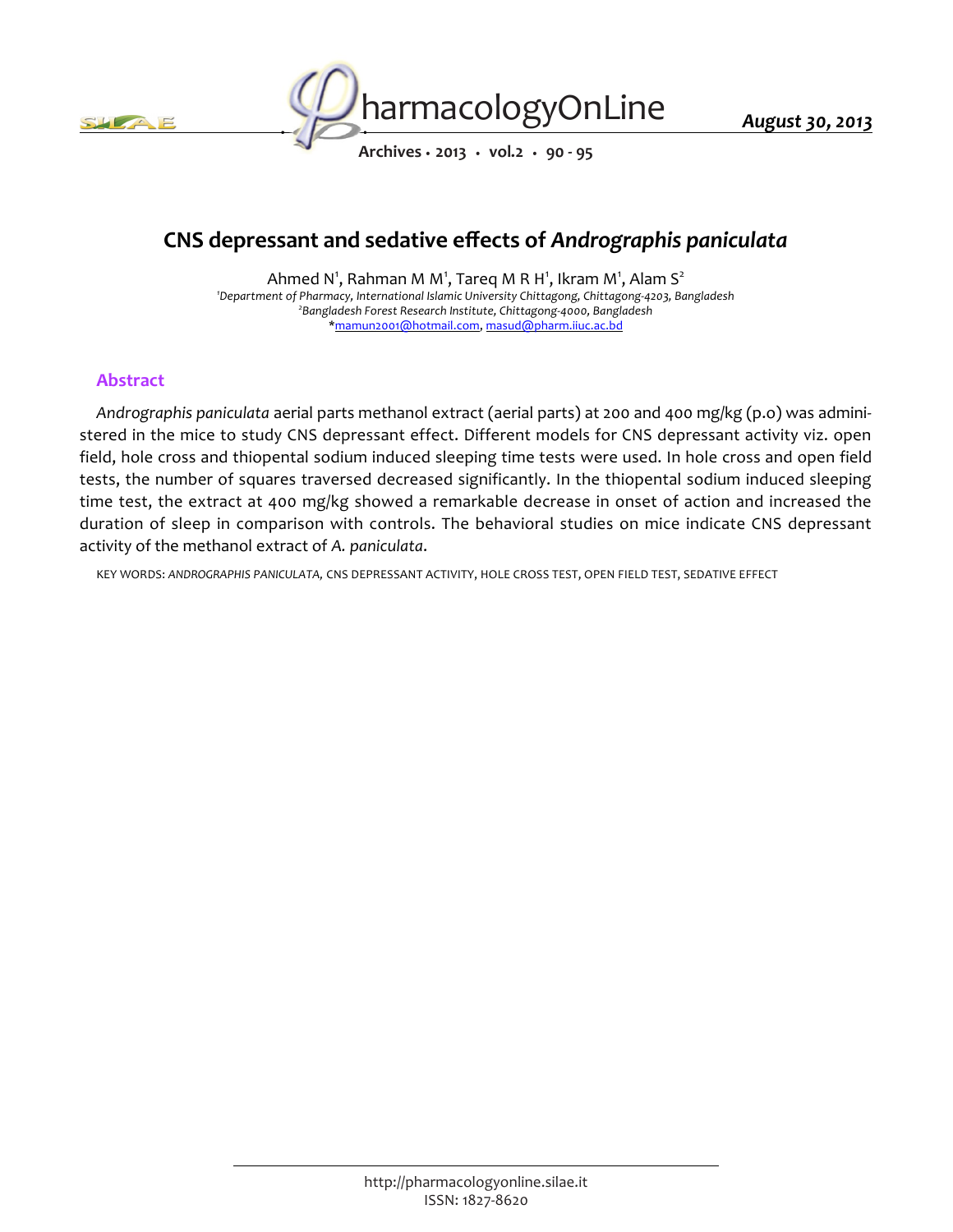# *Introduction*

*At present, anxiety and depressive disorders are the most frequent psychiatric conditions. It is reported that more than 20% of the adult population suffer from these conditions at some stage during their life [1, 2]. Due to the presence of some adverse effects of antidepressant drugs searching for novel pharmacotherapy from medicinal plants for psychiatric illnesses has progressed significantly in the past decade [3].*

*Andrographis paniculata (Family: Acanthaceae) is a herbaceous plant distributed throughout the Bangladesh having a local name Kalomegh. It is widely cultivated in southern Asia, where it is used to treat infections and some diseases, often being used before antibiotics were created [4]. A. paniculata is used for the treatment of pharyngolaryngitis, diarrhea, dysentery and cough with thick sputum, carbuncle, sores, and snake bites [5]. Various preparations and compound formulas of the herb have been used to treat infectious and noninfectious diseases, with significant effective rates reported for conditions such as epidemic encephalitis B, suppurative otitis media, neonatal subcutaneous annular ulcer, vaginitis, cervical rosion, pelvic inflammation, herpes zoster, chicken pox, mumps, neurodermatitis, eczema, and burns [5]. A. paniculata has been reported as having antioxidant, antiinflammatory [6], anti-diabetic [7], antibacterial, antifungal, antiviral, hypocholesterolemic, adaptogenic, hypotensive [8-11], anticancer and immunostimulatory [12] effects. Due to its "blood purifying" activity it is recommended for use in cases of leprosy, gonorrhea, scabies, boils, skin eruptions, and chronic and seasonal fevers [13].*

*A. paniculata contains diterpenes, lactones, and flavonoids. Four lactones- chuanxinlian A deoxyandrographolide), B (andrographolide), C (neoandrographolide) and D (14-deoxy-11, 12 didehydroandrographolide)- were isolated from the aerial parts in China. Leaves contained two bitter principles- andrographolide and kalmeghin [5]. A diterpene glucoside (deoxyandrographolide-19beta-D-glucoside) has been detected in the leaves and six*  *diterpenoids of the ent-labdane type, two diterpene glucosides and four diterpene dimers (bisandrographolides A, B, C, and D) have been isolated from aerial parts [14-15]. Two flavonoids identified as 5,7,2,3-tetramethoxyflavanone and 5-hydroxy-7,2,3-trimethoxyflavone were isolated from the whole plant,16 while 12 new flavonoids and 14 diterpenoids have been reported from the aerial parts [16-18].*

*Despite the widespread traditional use of Andrographis paniculata for treating various disorders there are no reports of scientific evaluation of its CNS depressant and sedative activities, thus the experiment was designed to evaluate these activities of methanol extracts of A. paniculata aerial parts.*

# *Methods*

# *Plant Materials Collection*

*A. paniculata aerial parts were collected from Chittagong district, Bangladesh and authenticated by the expert of Bangladesh Forest Research Institute, Chittagong, Bangladesh. A voucher specimen (No. 4026) has also been deposited at the Forest Research Institute, Chittagong, Bangladesh.*

# *Preparation of Extract*

*After cutting and slicing, the collected plant samples were dried at room temperature (30º ± 2ºC) for a week and ground to coarse powder with a mechanical grinder. The dried sample was then soaked in sufficient amount of methanol for ten days at room temperature with occasional shaking and stirring, then, filtered with cotton followed by Whitman filter paper No. 1. The solvent was evaporated under vacuum at room temperature to yield semisolid. The extract was then preserved in a refrigerator till further use.*

# *Animals*

*Male swiss albino mice, 3-4 weeks of age, weighing between 20-25 g, were collected from the Jahangirnogor University, Savar, Bangladesh. The*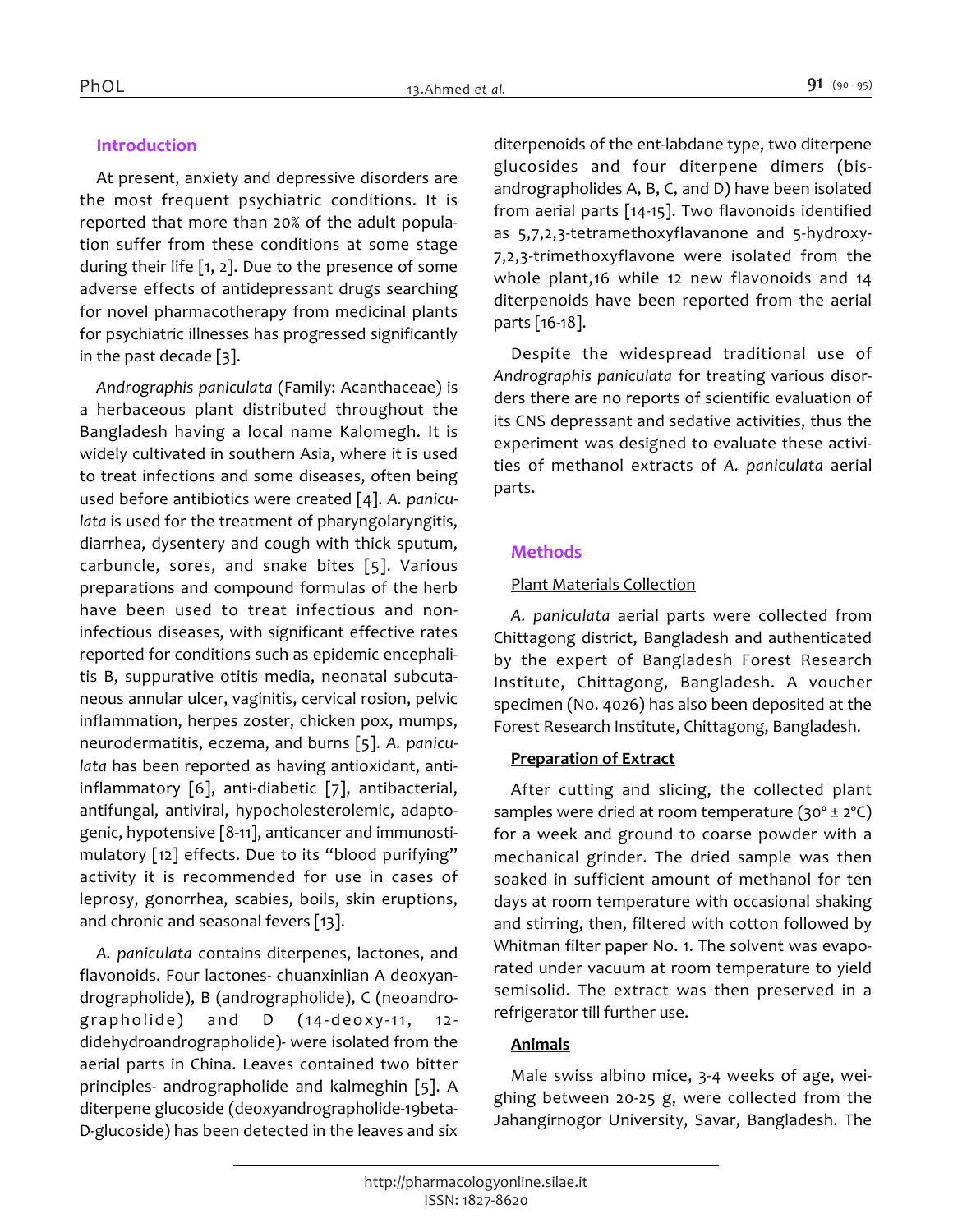*animals were exposed to alternative 12:12 h light and dark cycle at an ambient temperature of 25 ± 2ºC and had free access to pellet diet and purified water. The animals were acclimatized to laboratory condition for one week prior to experimentation.*

#### *Chemicals and Drugs*

*Diazepam injection (Square Pharmaceuticals Ltd., Dhaka, Bangladesh), thiopental sodium (Beacon Pharmaceuticals Ltd., Dhaka, Bangladesh) and normal saline solution (0.9% NaCl) were used. All other reagents were of analytical grade.*

#### *CNS Depressant and Sedative Activity*

#### *Hole Cross Test*

*The method was carried out as described by Takagi et al. (1971). A steel partition was fixed in the middle of a cage having a size of 30 × 20 × 14 cm. A hole of 3 cm diameter was made at a height of 7.5 cm in the centre of the cage. The animals were divided into control, positive control and test groups containing five mice each. The test groups received A. paniculata extract at the dose of 200 mg/kg b.w and 400 mg/kg b.w orally respectively, whereas, the control received vehicle (normal saline water) and the standard drug, diazepam (1 mg/kg b.w.) given to the positive control respectively. The number of passage of a mouse through the hole from one chamber to other was counted for a period of 3 min on 0, 30, 60, 90 and 120 min after oral administration of the test drugs and the standard [19].*

## *Open Field Test*

*The animals were treated as discussed above. The experiment was carried out according to the methods described by Gupta et al., (1971). The floor of an open field of half square meter was divided into a series of squares each alternatively colored black and white. The apparatus had a wall of 40 cm height. The number of squares visited by the mice was counted for 3 min on 0, 30, 60 and 120 min during the study period [20].*

#### *Thiopental Sodium Induced Sleeping Time Test*

*The experiment was conducted following the* 

*method described by Ferrini et al (1974). The animals were randomly divided into three groups consisting of five mice each. The test group received methanol extract of A. paniculata at dose 400 mg/kg (p.o) b.w. while the standard group was treated with diazepam (1 mg/kg, p.o) and control group with vehicle (normal saline water). Twenty minutes later, thiopental sodium (40 mg/kg, i.p) were administered to each mouse to induce sleep. The animals were observed for the latent period (time between thiopental administrations to loss of righting reflex) and duration of sleep i.e. time between the loss and recovery of righting reflex [21].*

#### *Statistical Analysis*

*Experiments results were analyzed by one-way ANOVA followed by Dunnett's test using SPSS Data Editor for Windows. Values are represented as mean ± STD (Standard Deviation).*

#### *Results*

#### *Hole Cross Test*

*In the hole cross test, compare with the control group, the extract at both doses (200 and 400 mg/kg body weight) showed decrease in locomotion activity in the test animals as evident by the decrease in number of movement from one chamber to another in the cage at all the observation periods except the 4th observation period (60 min). At the 4th observation period, an increase in locomotion activity was observed in the mice by the extract at dose of 200 mg/kg body weight but the result was not statistically significant. Treatment with diazepam, the positive control, showed decrease in locomotion activity at all the observation periods (Table 1).*

#### *Open Field Test*

*The open field model, the number of squares traveled by the mice was suppressed significantly (P<0.05) at the doses 200mg /kg and 400 mg/kg*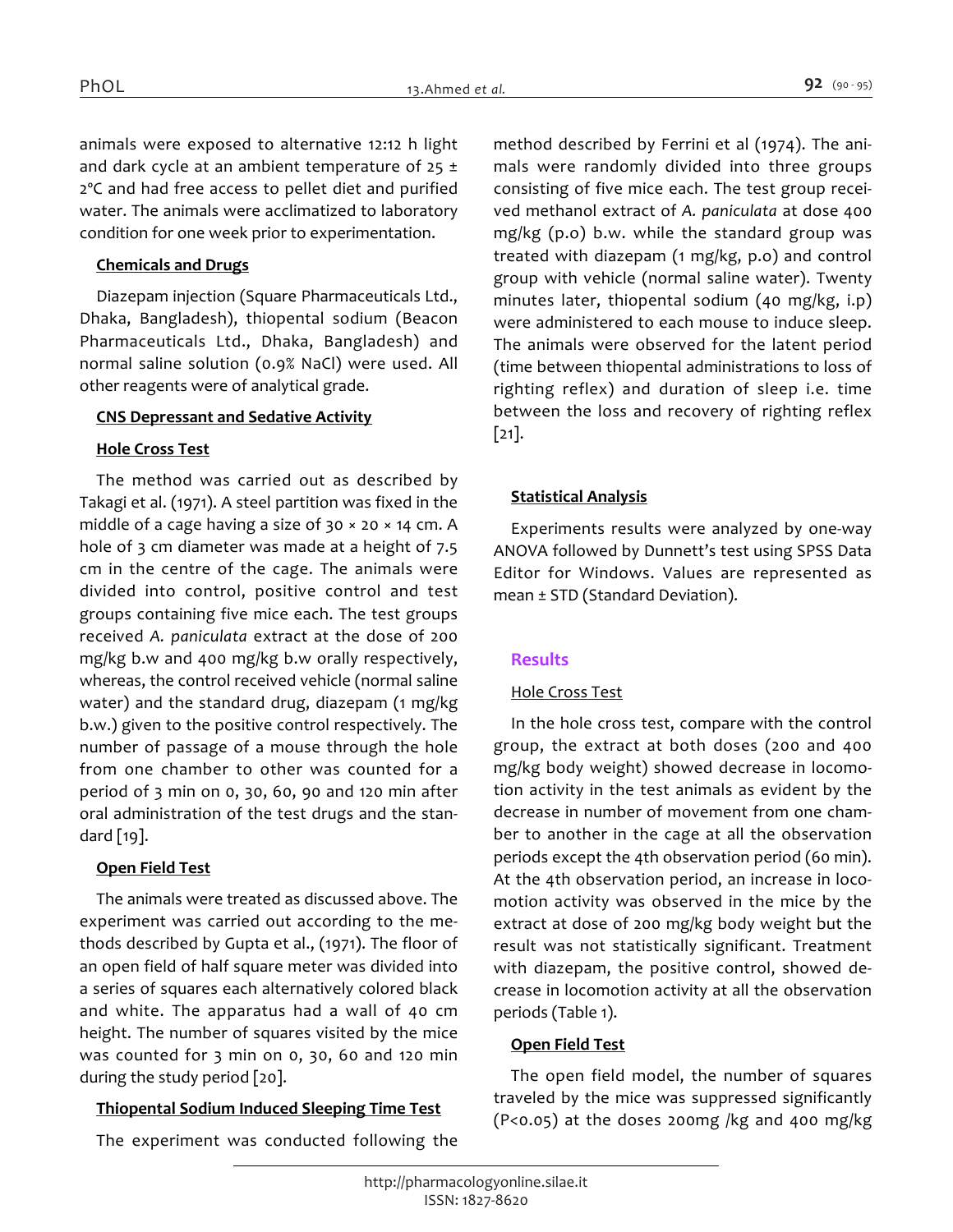*respectively as compared to control animals which was dose-dependent. There was significant decrease in number of squares crossed in the diazepam treated group (Table 2).*

#### *Thiopental Induced Sleeping Time*

*In the thiopental sodium induced sleeping time test, the test group treated with the extract at 400 mg/kg showed a moderate decrease in onset of action and increased the duration of sleep in comparison with controls while positive control group was found to significant (P<0.05) effects on the thiopental induced sleep (Figure 1).*





*Figure 1: Effects of methanol extract of A. paniculata on onset of sleep (A) and duration of sleep (B) after induction of thiopental sodium in mice.*

## *Discussion*

*The etiology of most anxiety disorders are not fully understood, but various studies has shown the involvement of GABAergic, serotonergic neurotransmission in etiology, expression and treatment of*  *anxiety [22]. Benzodiazepines (BZDs), barbiturates, tricyclic antidepressants (TCA's) have been used for long time to treat anxiety disorders. The serious side effects associated with these drugs, namely rebound insomnia, sedation, muscle relaxation, withdrawal and tolerance (BZD's, barbiturates and alcohol), sexual dysfunction, anticholinergic, antihistaminic effects (TCA's) have limited their use in patients. Buspirone, the non-sedative anxiolytic agent is not effective in a high percentage of patients. It is also associated with tachycardia, palpitation, gastric discomfort etc [23,24 ].*

*Locomotors activity is considered as an index of alertness and a decrease in that indicates a sedative effect [25]. The plant extract possessed central nervous system depressant activity as indicated by the decrease in locomotor activity in mice in hole cross and open field tests which were dose- dependent. The marked sedative effect of the extract was also found by the reduction in sleeping latency and increase of thiopental sodium induced sleeping time.*

*Earlier reports on the chemical constituents of the plants and their pharmacology suggest that plants containing flavanoids, saponins and tannins possess activity against many CNS disorders [26]. Chemical investigations revealed the presence of glycoside and flavanoid. It may possible that the mechanism of CNS depressant action of A. paniculata could be due to the binding of any of these phytochemicals to the GABA and/or serotonin receptor complex.*

*Therefore it was concluded that, A. paniculata used in this study might affect certain mediators to cause CNS depression. Further in depth study is needed to understand the mechanism of action at biochemical and physiological level.*

# *Acknowledgments*

*Authors thank to the management of International Islamic University Chittagong, Chittagong, Bangladesh for encouraging and providing research facilities and also grateful to the*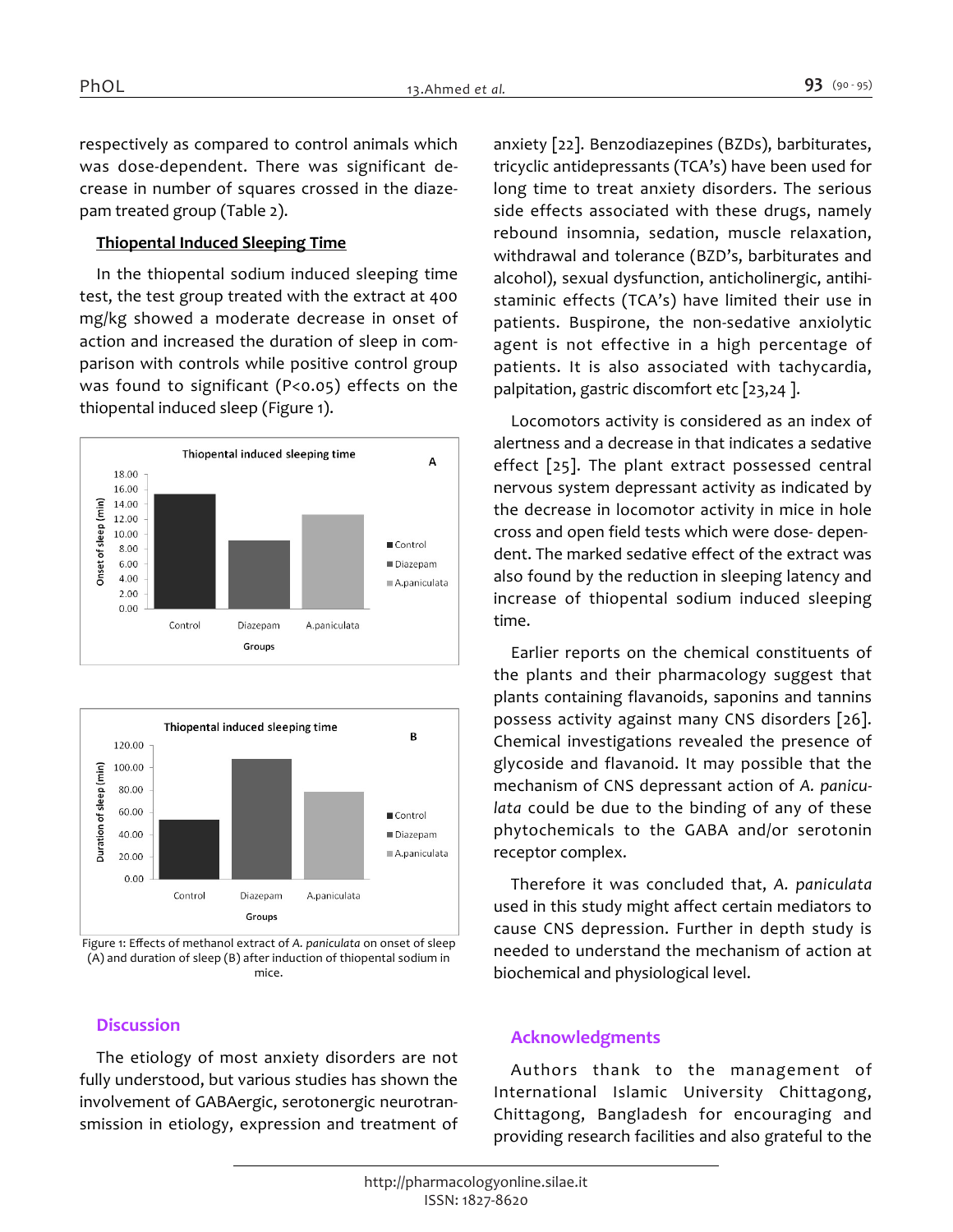*authorities of the Bangladesh Forest Research Institute, Chittagong, Bangladesh for identification of the plant.*

## *References*

- *1. Abid HM, Hrishikeshavan J, Asad M. Pharmacological evaluation of Pachyrrhizus erosus (L) seeds for central nervous system depressant activity. Indian J Physiol Pharmacol. 2006; 50:143-151.*
- *2. Wattanathorn J, Pangpookiew P, Sripanidkulchai K, Muchimapura S, Sripanidkuchai B. Evaluation of the anxiolytic and antidepressant effects of alcoholic extract of Kaempferia parviflora in aged rats. Am J Agri Biol Sci. 2007; 2:94-98.*
- *3. Zhang ZJ. Therapeutic effects of herbal extracts and constituents in animal models of psychiatric disorders. Life Sci 2004;75:1659– 99.*
- *4. Jada SR, Subur GS, Matthews C, et al. Semisynthesis and in vitro anticancer activities of Andrographolide analogues. Phytochemistry 2007; 68(6):904-12.*
- *5. Chang HM. Pharmacology and applications of Chinese materia medica. World Scientific Publishing Co. Pte. Ltd; 1987; 2:918-928.*
- *6. Das S, Gautam N, Dey SK, Maiti T, Roy S. Oxidative stress in the brain of nicotine-induced toxicity. Appl Physiol Nutr Metab 2009;34(2):124-135.*
- *7. Reyes BA, Bautista ND, Tanquilut NC, et al. Anti-diabetic potentials of Momordica charantia and Andrographis paniculata and their effects on estrous cyclicity of alloxaninduced diabetic rats. J Ethnopharmacol 2006; 105(1-2):196- 200.*
- *8. Bhatnagar SS, Santapau H, Desa JD, et al. Biological activity of Indian medicinal plants. I. Antibacterial, antitubercular and antifungal action. Indian J Med Res 1961; 49:799-813.*
- *9. Leelarasamee A, Trakulsomboon S, Sittisomwong N. Undetectable anti-bacterial activity of Andrographis paniculata (Burma) wall. J Med Assoc Tai 1990; 73(6):299- 304.*
- *10. Singha PK, Roy S, Dey S. Antimicrobial activity of Andrographis paniculata. Fitoterapia 2003; 74(7-8):692-694.*
- *11. Voravuthikunchai SP, Limsuwan S. Medicinal plant extracts as anti-Escherichia coli O157:H7 agents and their effects on bacterial cell aggregation. J Food Prot 2006; 69(10):2336- 2341.*
- *12. Kumar RA, Sridevi K, Kumar NV, Nanduri S, Rajagopal S. Anticancer and immunostimulatory compounds from Andrographis paniculata. J Ethnopharmacol 2004; 92(2- 3):291-5.*
- *13. Akbar S. Andrographis paniculata: a review of pharmacological activities and clinical effects. Altern Med Rev 2011;16(1):66-77.*
- *14. Weiming C, Xiaotian L. Deoxyandrographolide- 19beta-Dglucoside from the leaves of Andrographis paniculata. Planta Med 1982; 45(4):245-246.*
- *15. Matsuda T, Kuroyanagi M, Sugiyama S, et al. Cell differentiation-inducing diterpenes from Andrographis paniculata Nees. Chem Pharm Bull (Tokyo) 1994; 42(6):1216- 1225.*
- *16. Koteswara Rao Y, Vimalamma G, Rao CV, Tzeng YM. Flavonoids and andrographolides from Andrographis paniculata. Phytochemistry 2004; 65(16):2317-2321.*
- *17. Chen LX, Qu GX, Qiu F. Studies on flavonoids of Andrographis paniculata. Zhongguo Zhong Yao Za Zhi 2006; 31(5):391-395.*
- *18. Chen LX, Qu GX, Qiu F. Studies on diterpenoids from Andrographis paniculata. Zhongguo Zhong Yao Za Zhi 2006; 31(19):1594-1597.*
- *19. Takagi K, Watanabe M, Saito H. Studies on the spontaneous movement of animals by the hole cross test: Effect of 2 dimethylaminoethane. Its acylates on the central nervous system. Jpn J Pharmacol. 1971; 21:797.*
- *20. Gupta BD, Dandiya PC, Gupta ML. A psychopharmacological analysis of behavior in rat. Jpn J Pharmacol. 1971; 21:293.*
- *21. Ferrini R, Miragoli G, Taccardi B. Neuropharmacological studies on SB 5833, a new psychotherapeutic agent of the benzodiazepine class. Arzneimittel-Forsch (Drug Res). 1974; 24:2029-2032.*
- *22. Graeff FG, Guimares FS, de Andrade TG and Deakin JF, Role of 5-HT in stress, anxiety and depression. Pharmacol. Biochem. Behav, 54: 129-141, (1996).*
- *23. Griebel, G, 5-hydroxytryptamine pathways in anxiety and its treatment. Pharmacol Ther 1995; 66:103-148.*
- *24. Tevor AJ, Way WL. Sedative and the hynotics drugs. In: Katzung BG, editors- Basic and Clinical Pharmacology. 8th ed. USA. The Mc Graw Hill companies. 2001: 406-407.*
- *25. Njung'e K and Handley SL, Evaluation of marble-burying behavior as a model of anxiety. Pharmacology Biochemistry and Behavior 1991; 38(1): 63-67.*
- *26. Datta BK, Datta SK, Chowdhury MM, et al. Analgesic, antiinflammatory and CNS depressant activities of sesquiterpenes and a flavonoid glycoside from Polygonum viscosum. Pharmazie 2004; 59(3):222-5.*